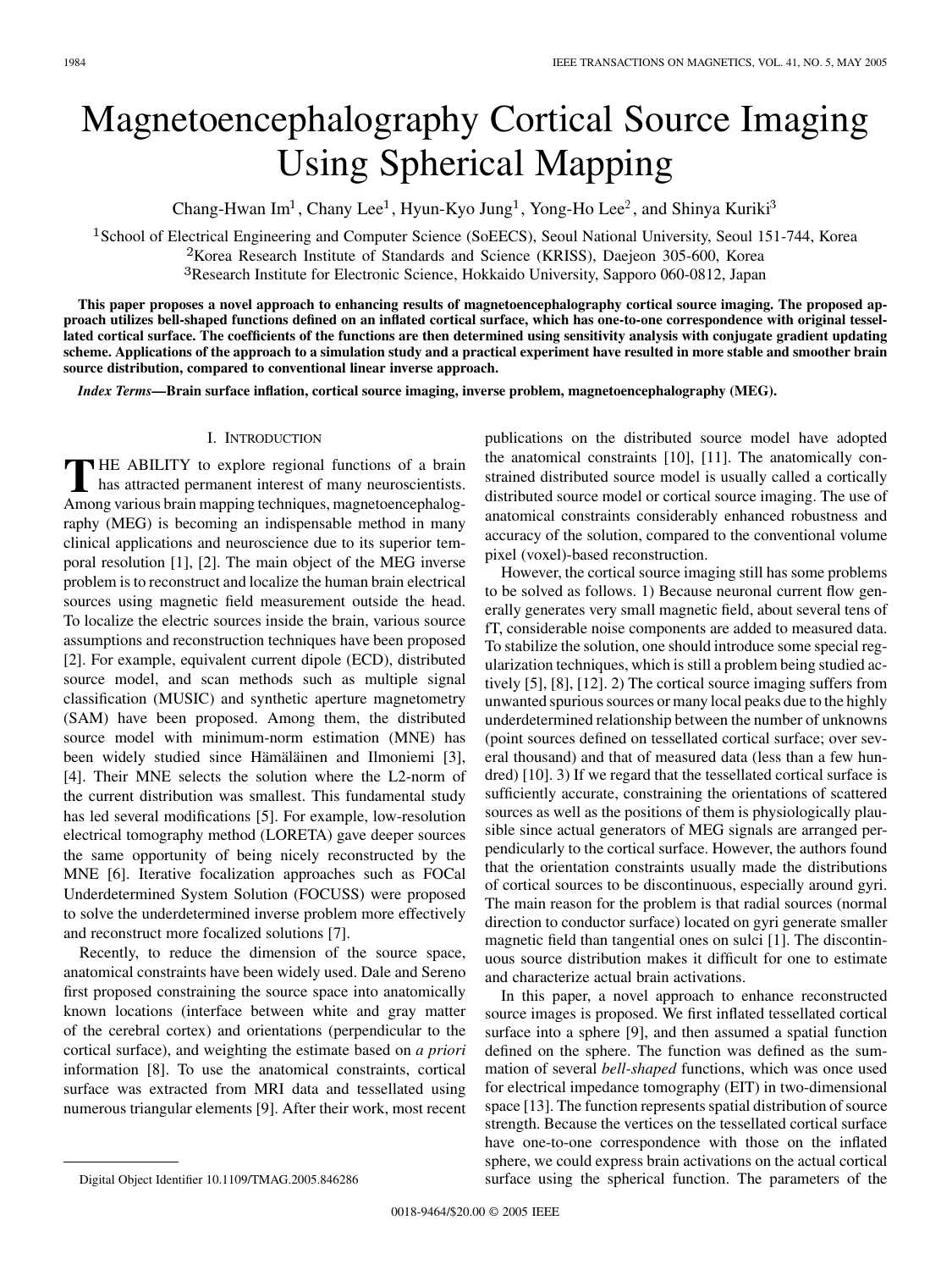

Fig. 1. Concept of one-to-one correspondence characteristic between original and inflated cortical surface meshes. Colors represent node numbers.

spherical function were determined using sensitivity analysis with conjugate gradient (CG) updating scheme [\[14](#page-3-0)]. The value of an error function was calculated in the real source space; while that of source distribution was estimated in the spherical domain. In this paper, we applied the proposed approach to a simulation study and a practical experiment, and found that most of local peaks and discontinuities were eliminated and smoother images could be obtained, compared to linear inverse approaches.

## II. METHODS

## *A. Conventional Approach—Linear Inverse Estimation*

For comparison, we applied a linear estimation approach [\[8](#page-3-0)], [\[11](#page-3-0)] to reconstruct distributed brain electrical sources. The expression for the inverse operator  $W$  is

$$
\mathbf{W} = \mathbf{R}\mathbf{A}^{\mathrm{T}}(\mathbf{A}\mathbf{R}\mathbf{A}^{\mathrm{T}} + \mathbf{C})^{-1}
$$
 (1)

where  $\bf{A}$  is the lead field matrix that relates point sources to sensors [[1\]](#page-3-0),  $\bf{R}$  is a source covariance matrix, and  $\bf{C}$  is a noise covariance matrix. The source distribution can be estimated by multiplying  $W$  by the measured signal at a specific instant. If we assume that both  $R$  and  $C$  are scalar multiples of identity matrix, this approach becomes identical to minimum norm estimation [[11\]](#page-3-0). In our study, we assumed the source covariance matrix  $\bf{R}$  to be a diagonal matrix, which means that we ignored cross relationships between neighboring sources [\[11](#page-3-0)]. The noise covariance matrix  **was also set to be a diagonal matrix under** the assumption that common noise components were eliminated during signal processing.

#### *B. One-to-One Correspondence Characteristic*

A brain cortical surface was extracted from MRI T1 image  $(256 \times 256 \times 200$ , voxel size for each direction: 1 mm) and tessellated into about 350 000 triangular elements including about 170 000 vertices. To extract and tessellate the cortical surface, we applied *BrainSuite*, developed at the University of Southern California, CA [[15\]](#page-3-0). The cortical surface was also inflated into a sphere using the same software. During the inflation, total number of nodes and information on mesh connectivity were preserved. Fig. 1 shows the corresponding node information between original cortical surface and inflated sphere. Colors in the figures represent node numbers. We can see from the figures that all the vertices included in the original cortical surface can be mapped onto the corresponding vertices on the inflated sphere and can have their own spherical coordinates (angles). Generally, the inflated cortical surface has been used for visualization



Fig. 2. Boundary element meshes (inner skull boundary). Note that the cortical surface was not included in the boundary element analysis. The cortical surface tessellation was used only for locating dipolar sources.

purpose in order to present the source distribution more intuitively [[9\]](#page-3-0). In this paper, however, it will be directly used for the brain source reconstruction, for the first time.

## *C. Proposed Approach*

A function used for the spherical mapping was defined as the summation of the following *bell-shaped* functions:

$$
f_i = \frac{b_i}{1 + \left(\frac{\theta}{a_i}\right)^2} \tag{2}
$$

where  $\theta$  is an angle between peak of the single function and an evaluating point. To evaluate the *bell-shaped* function, four parameters should be determined:  $a_i$ ,  $b_i$ , and two angular coordinates of the peak position,  $\theta_{P,i}$  and  $\varphi_{P,i}$ . In this paper, the single function represents one brain activation around the peak position,  $\theta_{P,i}$  and  $\varphi_{P,i}$ . The value of  $b_i$  determines the magnitude of the activation; whereas that of  $a_i$  determines range of the activation. Because all vertices on a tessellated cortical surface have one-to-one correspondence with those on the inflated sphere, the current source intensity at each vertex of original cortical surface can be evaluated by substituting a coordinate of the corresponding sphere vertex for  $\theta$ . Then, magnetic field at each sensor can be calculated using the evaluated source intensity. On the other hand, the objective function to be minimized was defined as

$$
E = (\mathbf{B}_{\mathbf{m}} - \mathbf{B}_{\mathbf{c}})^{T} (\mathbf{B}_{\mathbf{m}} - \mathbf{B}_{\mathbf{c}})
$$
 (3)

where  $B_m$  is a measured magnetic field vector at sensors and  $B<sub>c</sub>$  is a calculated magnetic field vector. For the calculation of the magnetic field, we applied boundary element method (BEM) [\[1](#page-3-0)], [\[2](#page-3-0)]. It has been frequently reported that just considering inner skull boundary is sufficient for the MEG calculations [\[16](#page-3-0)], [\[17](#page-3-0)]. The boundary surface was composed of 1016 elements and 510 nodes. Fig. 2 shows the boundary element meshes and the tessellated cortical surface.

To evaluate parameters of the *bell-shaped* function, the gradient of the objective function was calculated. Because it is hard to relate the spherical function and calculated magnetic field using a simple mathematical expression, the gradients  $(dE/da_i,$  $dE/db_i$ ,  $dE/d\theta_{P,i}$ , and  $dE/d\varphi_{P,i}$ ) were evaluated using numerical differentiation.

To update the parameters, a conjugated gradient (CG) updating scheme was applied. During the iteration, the maximum value of  $a_i$  was restricted to prevent an activating region from expending too much. In this study, we set the value to be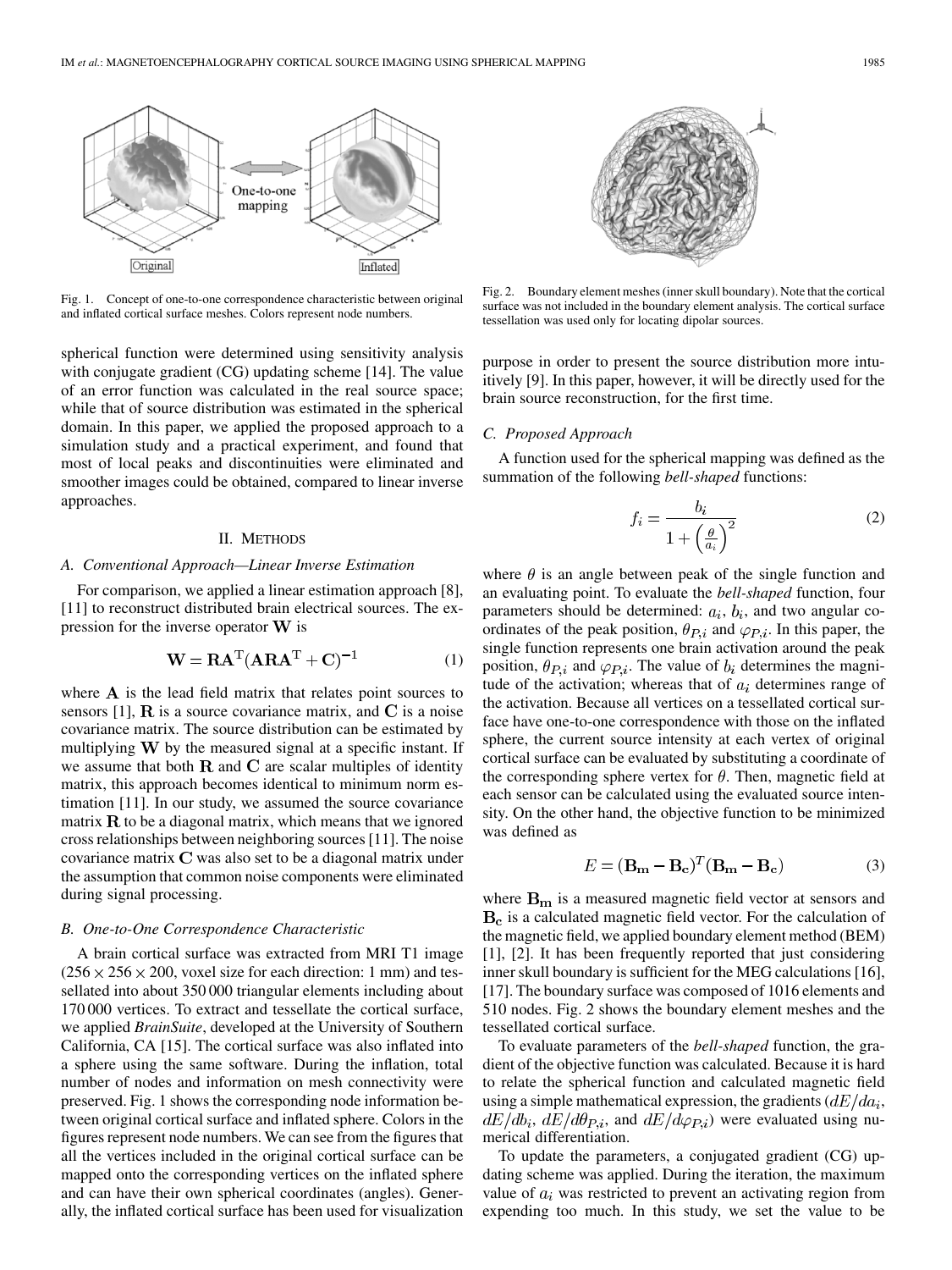

Fig. 3. Locations of three cortical patches to simulate realistic MEG data.

 $\pi/45$ (rad) from our experiences. Initial value of  $b_i$  should be assumed to be a very small value, not zero, because initial gradients of other parameters needed to be calculated. In this study, the CG iteration stopped when the total sum of the gradients decreased below a predetermined value (1% of the initial value). After the updating processes, some small activations below a noise level were eliminated from final distribution.

# III. A SIMULATION STUDY USING FORWARD DATA

The inverse technique introduced in previous chapter was applied to artificially constructed forward data. We assumed realistic conditions obtained from a practical measurement that will be used again in the next chapter. The sensor layout used for the simulation was a 204-channel whole-head SQUID gradiometer system (http://www.neuromag.com).

For the forward calculation, we placed three cortical activation patches, of which the locations are shown in Fig. 3. The cortical patches were generated using the following process. 1) A point is selected as a seed of an activation patch area. 2) The patch area is extended by including neighboring vertices around the patch. 3) If the total area of the cortical patch exceeds an aimed surface area, the extension of the activation patch is terminated. The source intensity patterns  $I$  given to vertices inside the patches were defined as follows:

**Patch A**:

| $I = -h \times 10^{-4} (t - 100)^2 + h$ (0 ms < t < 200 ms) |                                         |
|-------------------------------------------------------------|-----------------------------------------|
| $= 0$                                                       | $(200 \text{ ms} < t < 400 \text{ ms})$ |
| Patches B and C:                                            |                                         |

| $I=0$                                                       | $(0 \text{ ms } < t < 200 \text{ ms})$ |
|-------------------------------------------------------------|----------------------------------------|
| $= -h \times 10^{-4} (t - 300)^2 + h$ (200 ms < t < 400 ms) |                                        |

where the value of  $h$  was determined by means of a trial-anderror process in order to make the calculated magnetic field similar to the measurement data. After the forward calculation of magnetic field assuming 600-Hz sampling rate, we added real brain noise to each sensor. The brain noise was obtained from prestimulus period of a practical experiment and scaled in order for signal-to-noise ratio to be approximately 10. Fig. 4 shows the finally constructed signal patterns for 204 channels with respect to simulated time.

We first reconstructed source distributions at times of 100 and 300 ms using conventional linear inverse estimation. For imposing an anatomical constraint in linear inverse estimation, the tessellated cortical surface was sampled to be about 10 000 dipole locations. Fig. 5 shows the source distributions estimated at 100 and 300 ms using the linear inverse estimation. In the reconstructed images, many local peaks and discontinuity



Fig. 4. Simulated MEG signals. Real brain noise ( $SNR = 10$ ) was added to each sensor.



Fig. 5. Source distributions reconstructed by linear inverse estimation at 100 ms (left) and 300 ms (right). Brighter color represents higher intensity.



Fig. 6. Distributions of the *bell-shaped* function: (a) at initial stage, (b) at 100 ms, (c) at 300 ms. Brighter color represents higher intensity.



Fig. 7. Source distributions reconstructed by spherical mapping approach at 100 ms (left) and 300 ms (right). Brighter color represents higher intensity.

along the gyri are observed as expected. Then, we applied the proposed spherical mapping approach at the same time slices. Fig. 6(a)–(c) shows the distributions of the *bell-shaped* function at initial stage (49 peaks to make overdetermined relationship), at 100 ms, and at 300 ms, respectively. Fig. 7 shows the resultant distributions of sources mapped on the real cortical surface.